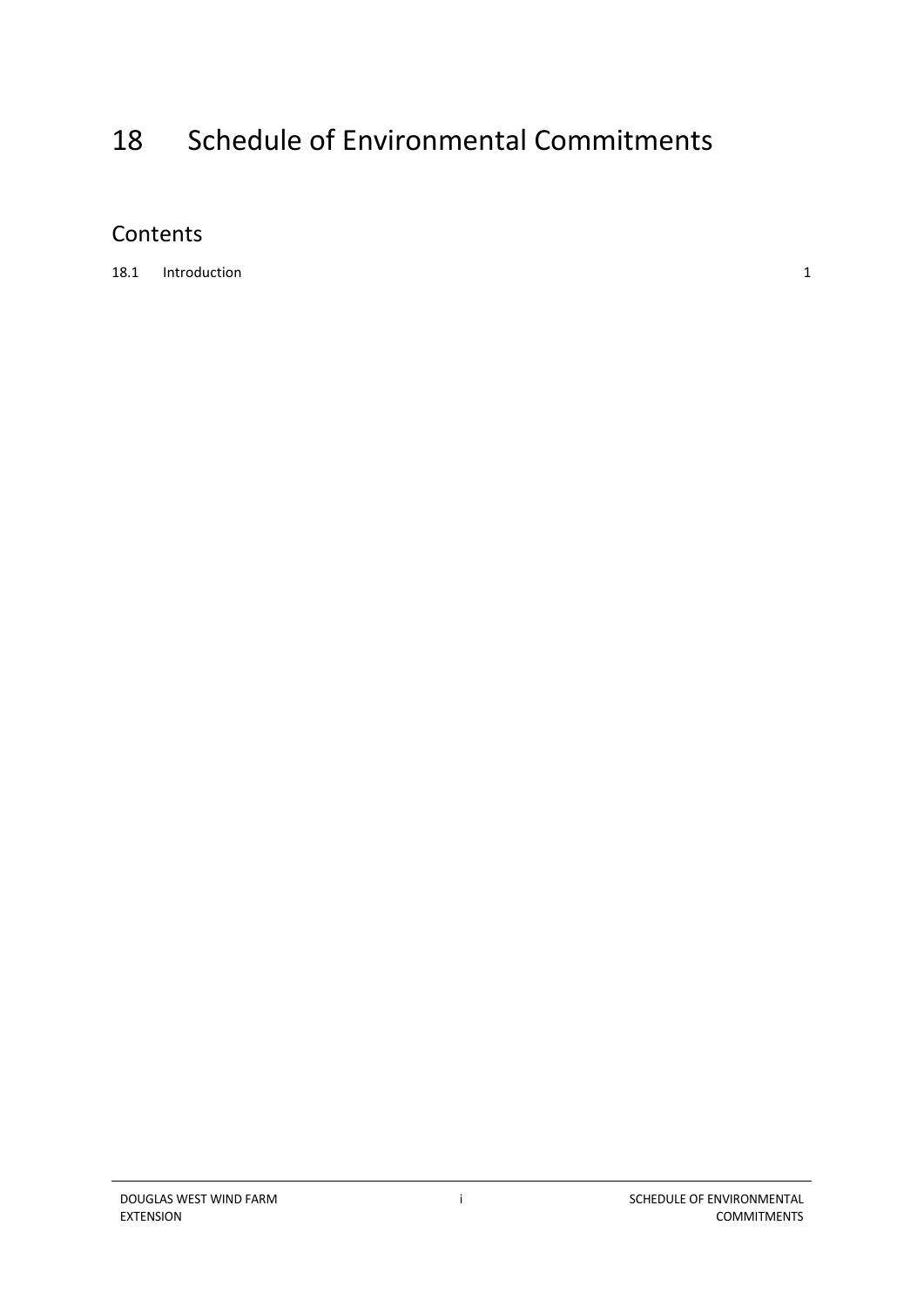This page is intentionally blank.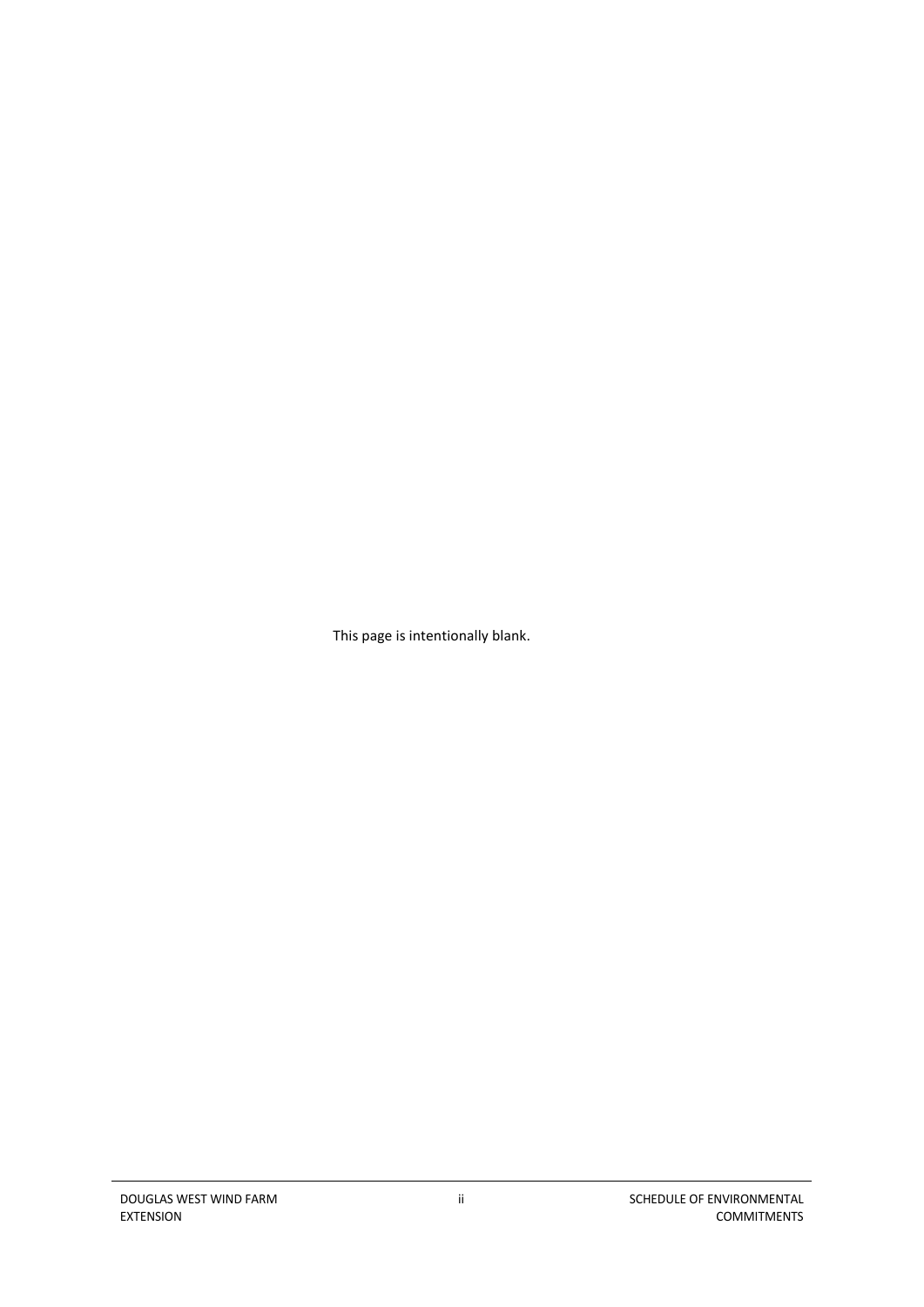## <span id="page-2-0"></span>18. Schedule of Environmental Commitments

#### 18.1 Introduction

- 18.1.1 Best practice in EIA recommends the use of a Schedule of Environmental Commitments, which can act as a quick reference for anyone interested in the mitigation measures to which the Applicant has committed to implementing and upon which the assessment of residual effects presented in this EIAR has been based. It will be utilised by the Applicant's design team throughout development of the detailed design, and the appointed Contractors will be required to allow for, and ultimately implement, each of the measures in this schedule as a minimum at the construction stage.
- 18.1.2 Table 18.1 presents a Schedule of Environmental Commitments for the Proposed Development, listed according to the relevant environmental topic area.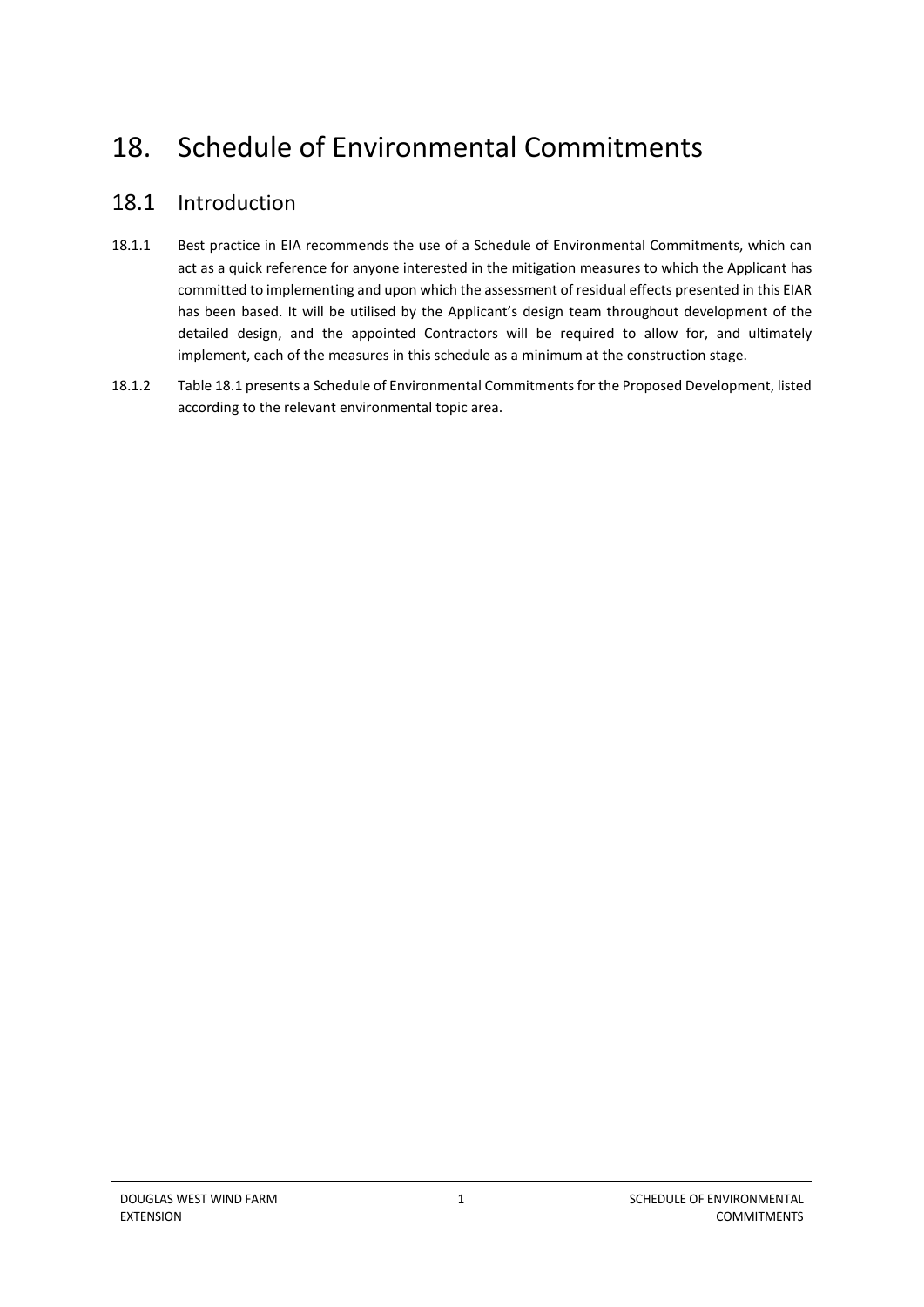#### **Table 18.1 - Schedule of Environmental Commitments**

| <b>Environmental Subject Area</b>               | <b>Environmental Commitment</b>                                                                                                                                                                                                                                                                                                                                                                                                                                                                                                   | <b>Timing</b>     |
|-------------------------------------------------|-----------------------------------------------------------------------------------------------------------------------------------------------------------------------------------------------------------------------------------------------------------------------------------------------------------------------------------------------------------------------------------------------------------------------------------------------------------------------------------------------------------------------------------|-------------------|
| <b>The Proposed Development</b>                 |                                                                                                                                                                                                                                                                                                                                                                                                                                                                                                                                   |                   |
| Infrastructure                                  | A micro-siting allowance of 50 m in all directions is being sought for the following infrastructure elements:<br>Turbines and crane pads;<br>access tracks;<br>watercourse crossings;<br>substation and energy storage compound; and<br>construction compounds/temporary laydown area.<br>to allow for local variations in ground conditions, topography or unforeseen environmental constraints<br>identified by pre-construction surveys. The final positioning will be addressed through an appropriately worded<br>condition. | Pre-construction  |
| <b>Turbines and Turbine</b>                     | A full ground investigation will be completed prior to construction to inform turbine foundations.                                                                                                                                                                                                                                                                                                                                                                                                                                | Pre-construction  |
| <b>Foundations</b>                              | The area above the foundations will be backfilled and seeded with native seed mix to encourage re-vegetation.                                                                                                                                                                                                                                                                                                                                                                                                                     | Construction      |
| Substation and Energy<br>Storage Compound       | The design of the substation and control room building is relatively flexible and where appropriate may be clad<br>in local materials to match in with the surroundings. Details of the final design of all components of the<br>substation and energy storage compound are proposed to be secured through an appropriately worded<br>condition.                                                                                                                                                                                  | Pre-construction  |
| <b>Construction Compounds and</b><br>Crane Pads | Prior to commencing construction work, a detailed appraisal of the areas will include an assessment by the<br>project ecologist and surveys to confirm the nature of the sub-strata.                                                                                                                                                                                                                                                                                                                                              | Pre-construction  |
|                                                 | Detailed location, size and engineering properties will be confirmed prior to the start of construction, after the<br>turbine supplier and model have been confirmed.                                                                                                                                                                                                                                                                                                                                                             | Pre-construction  |
|                                                 | On completion of construction works, it is proposed that the temporary laydown area will be restored for<br>forestry purposes.                                                                                                                                                                                                                                                                                                                                                                                                    | Post-construction |
| Access                                          | Any timber to be removed from site to facilitate the Proposed Development, and any pre-construction SI works,<br>will be via the permitted existing forestry haul route to Station Road at Douglas West. All other Proposed<br>Development traffic will be via the existing private haul road from junction 11 of the M74.                                                                                                                                                                                                        | Pre-construction  |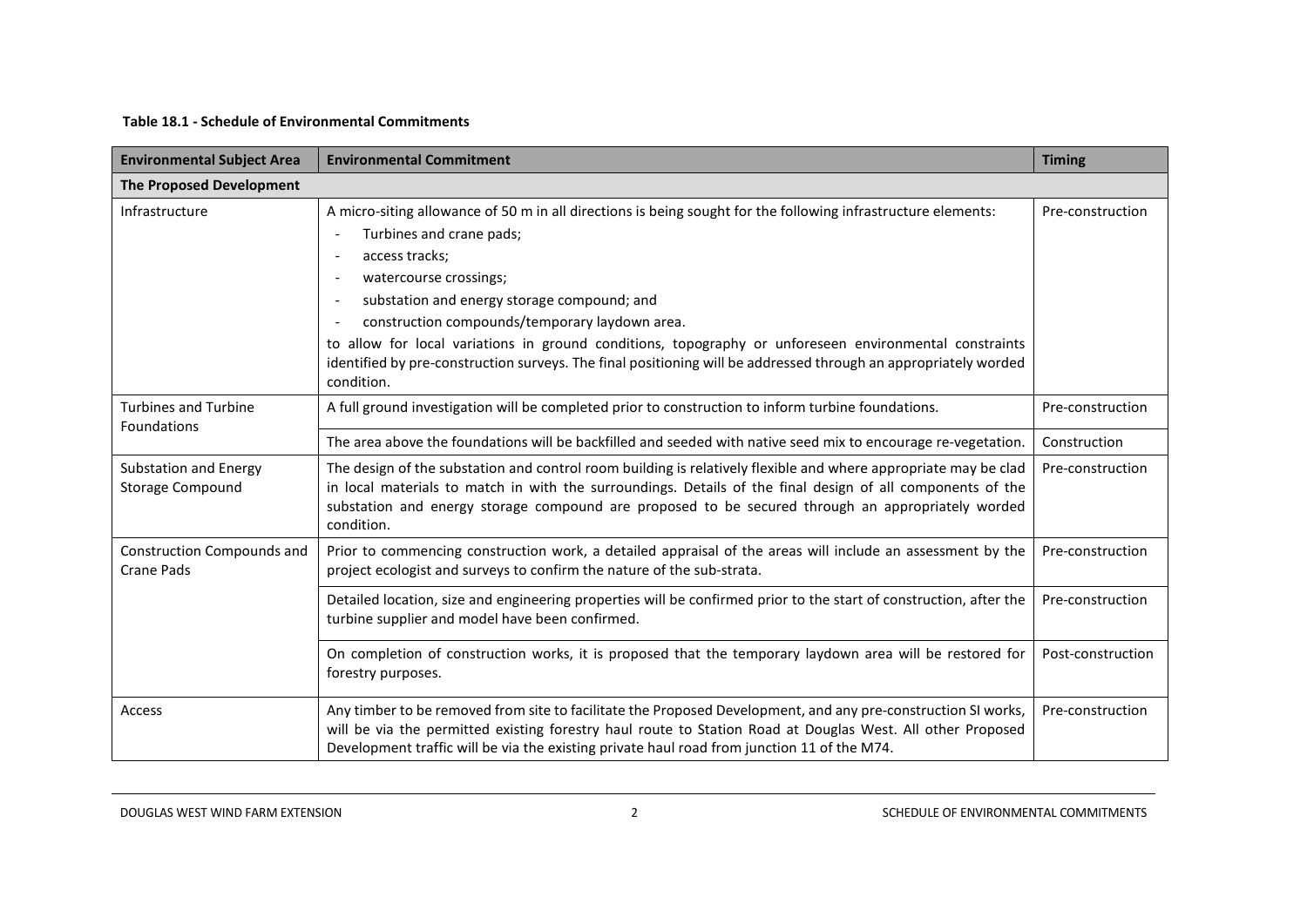| <b>Environmental Subject Area</b>                           | <b>Environmental Commitment</b>                                                                                                                                                                                                                                                                                                   | <b>Timing</b>                |
|-------------------------------------------------------------|-----------------------------------------------------------------------------------------------------------------------------------------------------------------------------------------------------------------------------------------------------------------------------------------------------------------------------------|------------------------------|
|                                                             | Prior to construction, any required improvements to public roads will be undertaken and appropriate highway<br>safety measures will be agreed with SLC and Transport Scotland, with necessary signage or traffic control<br>measures implemented throughout the construction phase on the agreed basis.                           | Pre-construction             |
|                                                             | Existing onsite access / forestry tracks and wayleaves will, where possible, be retained, re-used and upgraded<br>(where necessary).                                                                                                                                                                                              | Construction                 |
|                                                             | All new access tracks have been designed to avoid any sensitive environmental receptors and will be made of<br>locally sourced stone (within South Lanarkshire, potentially in part from on-site borrow pits (if suitable).                                                                                                       | Construction                 |
| <b>Traffic</b>                                              | Vehicles will be routed as agreed with SLC, Transport Scotland and Police Scotland, to minimise disruption and<br>disturbance to local residents and road users.                                                                                                                                                                  | Pre-construction             |
| <b>Borrow Pits</b>                                          | Detailed site investigations prior to construction will be carried out to further confirm the rock type, rock<br>characteristics and suitability, as well as potential volumes to be extracted from the search area. Final borrow<br>pits identified will be defined within the Construction Environmental Management Plan (CEMP) | Pre-construction             |
| Drainage design                                             | A detailed drainage design will be undertaken and submitted to the Scottish Ministers, in consultation with<br>SEPA, prior to construction.                                                                                                                                                                                       | Pre-construction             |
| <b>Construction Environmental</b><br>Management Plan (CEMP) | The CEMP shall be produced in consultation with the Scottish Ministers, SNH, SEPA, Forestry Commission<br>Scotland (FCS) and SLC.                                                                                                                                                                                                 | Pre-construction<br>and pre- |
|                                                             | The CEMP shall include, but not be limited to, the following environmental issues during construction:                                                                                                                                                                                                                            | decommissioning              |
|                                                             | noise and vibration;<br>$\overline{\phantom{0}}$                                                                                                                                                                                                                                                                                  |                              |
|                                                             | dust and air pollution;                                                                                                                                                                                                                                                                                                           |                              |
|                                                             | surface and ground water;<br>$\blacksquare$                                                                                                                                                                                                                                                                                       |                              |
|                                                             | ecology and ornithology (including protection of habitats and species);                                                                                                                                                                                                                                                           |                              |
|                                                             | agriculture (including protection of livestock and land);<br>$\blacksquare$                                                                                                                                                                                                                                                       |                              |
|                                                             | cultural heritage;                                                                                                                                                                                                                                                                                                                |                              |
|                                                             | waste (construction and domestic);<br>$\blacksquare$                                                                                                                                                                                                                                                                              |                              |
|                                                             | details of the size, location and volumes to be extracted from borrow pits;                                                                                                                                                                                                                                                       |                              |
|                                                             | pollution prevention strategy;<br>$\blacksquare$                                                                                                                                                                                                                                                                                  |                              |
|                                                             | pollution incidence response (for both land and water); and                                                                                                                                                                                                                                                                       |                              |
|                                                             | site operations (including maintenance of the construction compound, working hours and safety of the<br>public).                                                                                                                                                                                                                  |                              |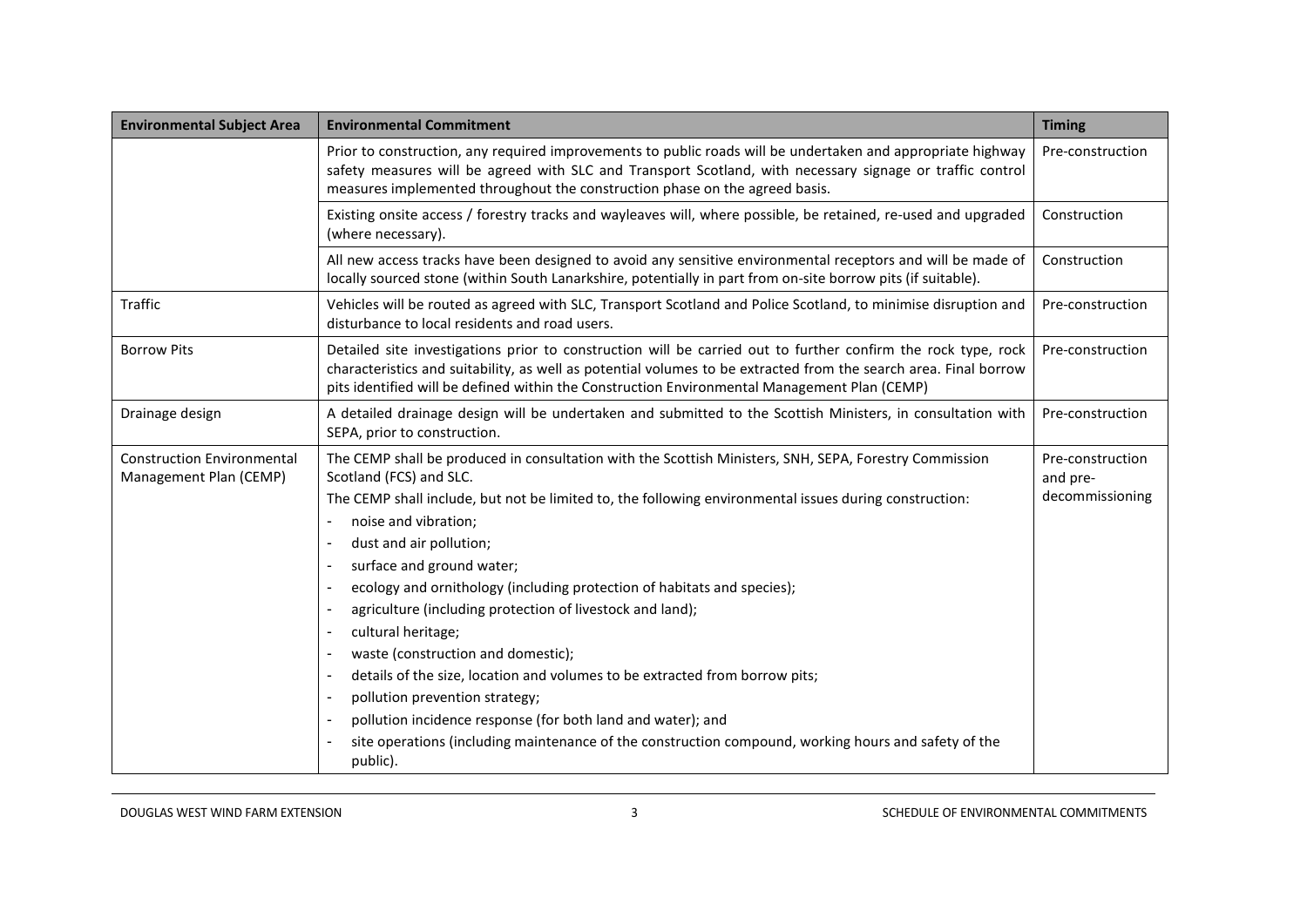| <b>Environmental Subject Area</b>                                                                                                                                                                                                                                                                    | <b>Environmental Commitment</b>                                                                                                                                                                                                                                                                                                                                                                                            | <b>Timing</b>                                   |
|------------------------------------------------------------------------------------------------------------------------------------------------------------------------------------------------------------------------------------------------------------------------------------------------------|----------------------------------------------------------------------------------------------------------------------------------------------------------------------------------------------------------------------------------------------------------------------------------------------------------------------------------------------------------------------------------------------------------------------------|-------------------------------------------------|
|                                                                                                                                                                                                                                                                                                      | The Applicant shall provide the following for the above environmental issues:                                                                                                                                                                                                                                                                                                                                              |                                                 |
|                                                                                                                                                                                                                                                                                                      | Details of the all the environmental mitigation which is described within this chapter and how the<br>$\overline{\phantom{a}}$<br>Contractor will implement this mitigation and monitor its implementation and effectiveness.                                                                                                                                                                                              |                                                 |
|                                                                                                                                                                                                                                                                                                      | Details of how the Contractor will abide by the local and national legislative requirements e.g. The Water<br>Environment (Controlled Activities) (Scotland) Regulations 2011;                                                                                                                                                                                                                                             |                                                 |
|                                                                                                                                                                                                                                                                                                      | Details of how the Contractor will implement and monitor construction best practice techniques e.g. the<br>control of noise and dust.                                                                                                                                                                                                                                                                                      |                                                 |
|                                                                                                                                                                                                                                                                                                      | Details of a Waste Management Plan which will include opportunities to reduce and re-use waste on site,<br>$\blacksquare$<br>recycling of waste which cannot be reused and disposal of waste to landfill.                                                                                                                                                                                                                  |                                                 |
|                                                                                                                                                                                                                                                                                                      | Details on how the Contractor will liaise with the public and local landowners and how they will respond<br>to any queries and/or complaints.                                                                                                                                                                                                                                                                              |                                                 |
|                                                                                                                                                                                                                                                                                                      | The CEMP will, where applicable, cross-reference and correspond with the Construction Traffic Management<br>Plan (CTMP). The Contractor shall amend and improve the CEMP as required throughout the construction and<br>decommissioning period.                                                                                                                                                                            | Construction and<br>decommissioning             |
| <b>Construction Traffic</b><br>Management Plan (CTMP)                                                                                                                                                                                                                                                | The CTMP will detail the management of traffic to and from site, including abnormal loads and daily workers<br>commute. It shall also include mitigation for impacts to public transport, local private access and public foot<br>paths, cycle ways and bridleways where relevant. The Contractor and/or Applicant shall amend and improve<br>the CTMP as required throughout the construction and decommissioning period. | Pre-construction<br>and pre-<br>decommissioning |
| <b>Operation Environmental</b><br>Management Plan (OEMP)                                                                                                                                                                                                                                             | An OEMP will be developed for the site to govern operation of the wind farm and ongoing environmental<br>mitigation measures.                                                                                                                                                                                                                                                                                              | Pre-operation                                   |
| <b>Public Access</b>                                                                                                                                                                                                                                                                                 | Temporary diversions will be put in place for the construction period affecting each section of public access<br>route, with suitable alternatives clearly signposted. It is proposed that the details of these diversions will be<br>secured by an appropriately worded condition.                                                                                                                                        | Pre-Construction                                |
| <b>Landscape and Visual</b>                                                                                                                                                                                                                                                                          |                                                                                                                                                                                                                                                                                                                                                                                                                            |                                                 |
| The primary mitigation adopted in relation to the Proposed Development is embedded within the design of the Proposed Development and relates to the<br>consideration that was given to avoiding and minimising landscape and visual effects during the evolution of the Proposed Development layout. |                                                                                                                                                                                                                                                                                                                                                                                                                            |                                                 |
| Mitigation through Design                                                                                                                                                                                                                                                                            | The design rationale adopted included:<br>opportunity to develop further renewable energy development within an already productive landscape<br>and within an established wind farm picture.                                                                                                                                                                                                                               | Pre-Submission                                  |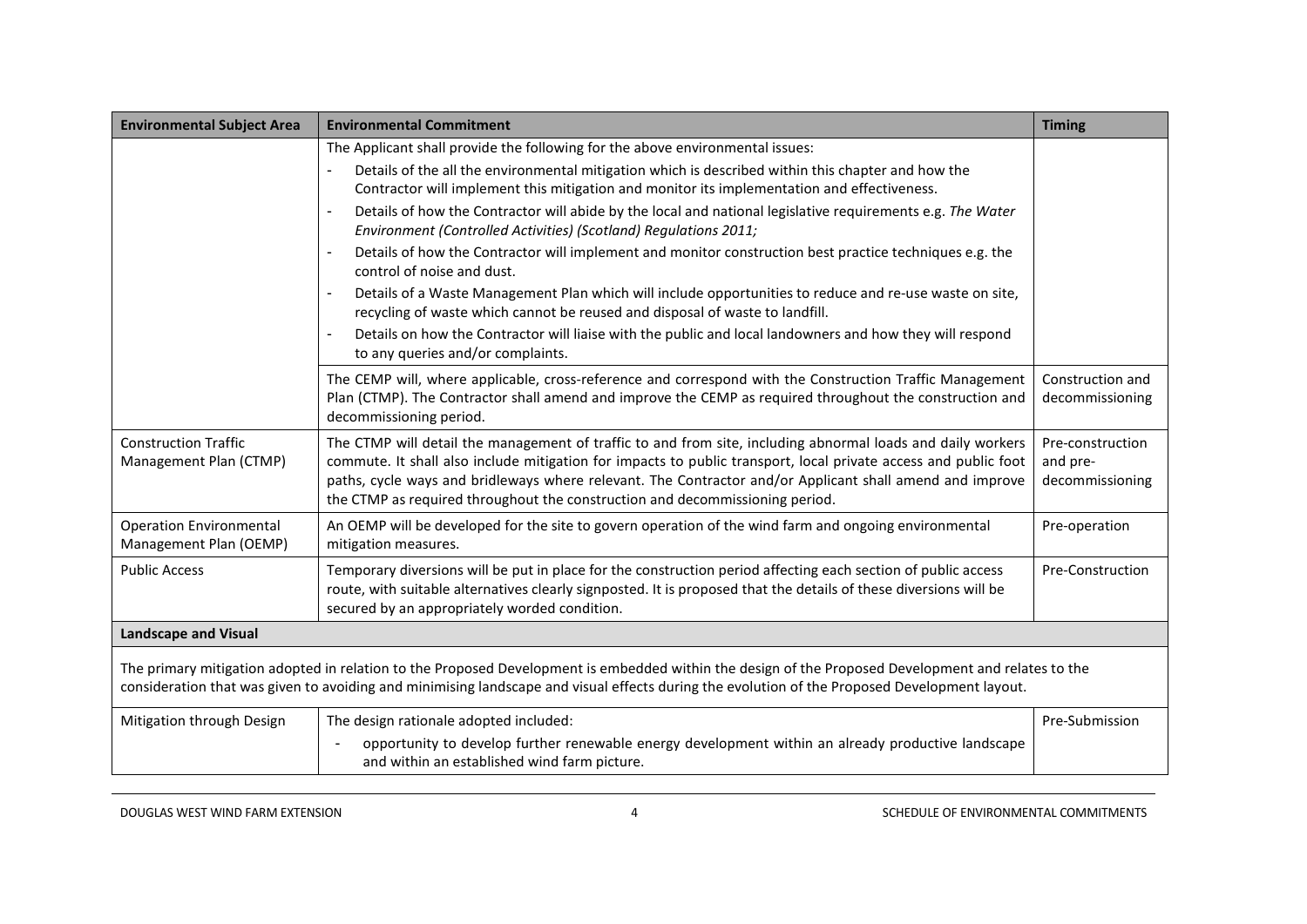| <b>Environmental Subject Area</b>        | <b>Environmental Commitment</b>                                                                                                                                                                                                                                                                                                                                                                                                                                                                                                                                                                                                                                                                                                                                                                                                                                                                                                                                                                                                                                                                                 | <b>Timing</b>                        |
|------------------------------------------|-----------------------------------------------------------------------------------------------------------------------------------------------------------------------------------------------------------------------------------------------------------------------------------------------------------------------------------------------------------------------------------------------------------------------------------------------------------------------------------------------------------------------------------------------------------------------------------------------------------------------------------------------------------------------------------------------------------------------------------------------------------------------------------------------------------------------------------------------------------------------------------------------------------------------------------------------------------------------------------------------------------------------------------------------------------------------------------------------------------------|--------------------------------------|
|                                          | avoid inconsistent turbine spacing, to minimise visual confusion and ensure a balanced / compact array<br>from key views.<br>a review of whether turbines of 200 m could be accommodated at the site in a manner which would not<br>be out of context with the overarching characteristics of the landscape.<br>appropriate offsets from all properties and settlements, have been maintained to ensure that no property<br>would experience an overbearing visual impact such that it became an unattractive place to live.<br>alignment of the Proposed Development turbines with the Existing Hagshaw Hill Wind Farm and<br>Extension, Galawhistle Wind Farm, Hazelside Wind Farm, Douglas West Wind Farm, Cumberhead Wind<br>Farm and Dalquhandy Wind Farm ensures that the Proposed Development would appear as part of an<br>agreeable overall array in key views.<br>taking all other engineering and environmental constraints into account.<br>considering the layout of other structures and ancillary features of the Proposed Development to utilise<br>existing infrastructure as far as possible. |                                      |
| Visual mitigation during<br>operation    | The turbines would be painted an off-white colour with a low reflectivity semi-matt finish (or similar as agreed<br>with the Local Planning Authority (LPA)), widely regarded to be the least intrusive in the landscape when seen<br>against the sky in a host of weather conditions typically experienced within the UK.                                                                                                                                                                                                                                                                                                                                                                                                                                                                                                                                                                                                                                                                                                                                                                                      | Operation                            |
| <b>Ecology and Nature Conservation</b>   |                                                                                                                                                                                                                                                                                                                                                                                                                                                                                                                                                                                                                                                                                                                                                                                                                                                                                                                                                                                                                                                                                                                 |                                      |
| <b>Mitigation During</b><br>Construction | General mitigation for habitats would include the standard in-built mitigation and adoption of good practice;<br>for instance, the presence of an ECoW and implementation of appropriate pollution prevention and standard<br>good practice construction environmental management as part of a robust CEMP. To ensure standard good<br>practice measures are effective, pollution prevention proposals will be site specific and adapted to the local<br>ground conditions.                                                                                                                                                                                                                                                                                                                                                                                                                                                                                                                                                                                                                                     | Construction                         |
|                                          | A Species Protection Plan (SPP) would ensure that the risk of bats being disturbed by construction activities is<br>minimised.                                                                                                                                                                                                                                                                                                                                                                                                                                                                                                                                                                                                                                                                                                                                                                                                                                                                                                                                                                                  | Pre-construction<br>and construction |
| <b>Mitigation During Operation</b>       | All proposed turbines would be located at or beyond an estimated set-back distance of 65.7 m to reduce bat<br>collision risk.                                                                                                                                                                                                                                                                                                                                                                                                                                                                                                                                                                                                                                                                                                                                                                                                                                                                                                                                                                                   | Operation                            |
|                                          | In order to assess the long-term risk of collision effects on Nyctalus bats, a monitoring plan will be developed<br>prior to construction. If required, a Bat Mitigation Plan containing appropriate mitigation measures<br>proportionate to level of risk would be developed, in agreement with SNH.                                                                                                                                                                                                                                                                                                                                                                                                                                                                                                                                                                                                                                                                                                                                                                                                           | Operation                            |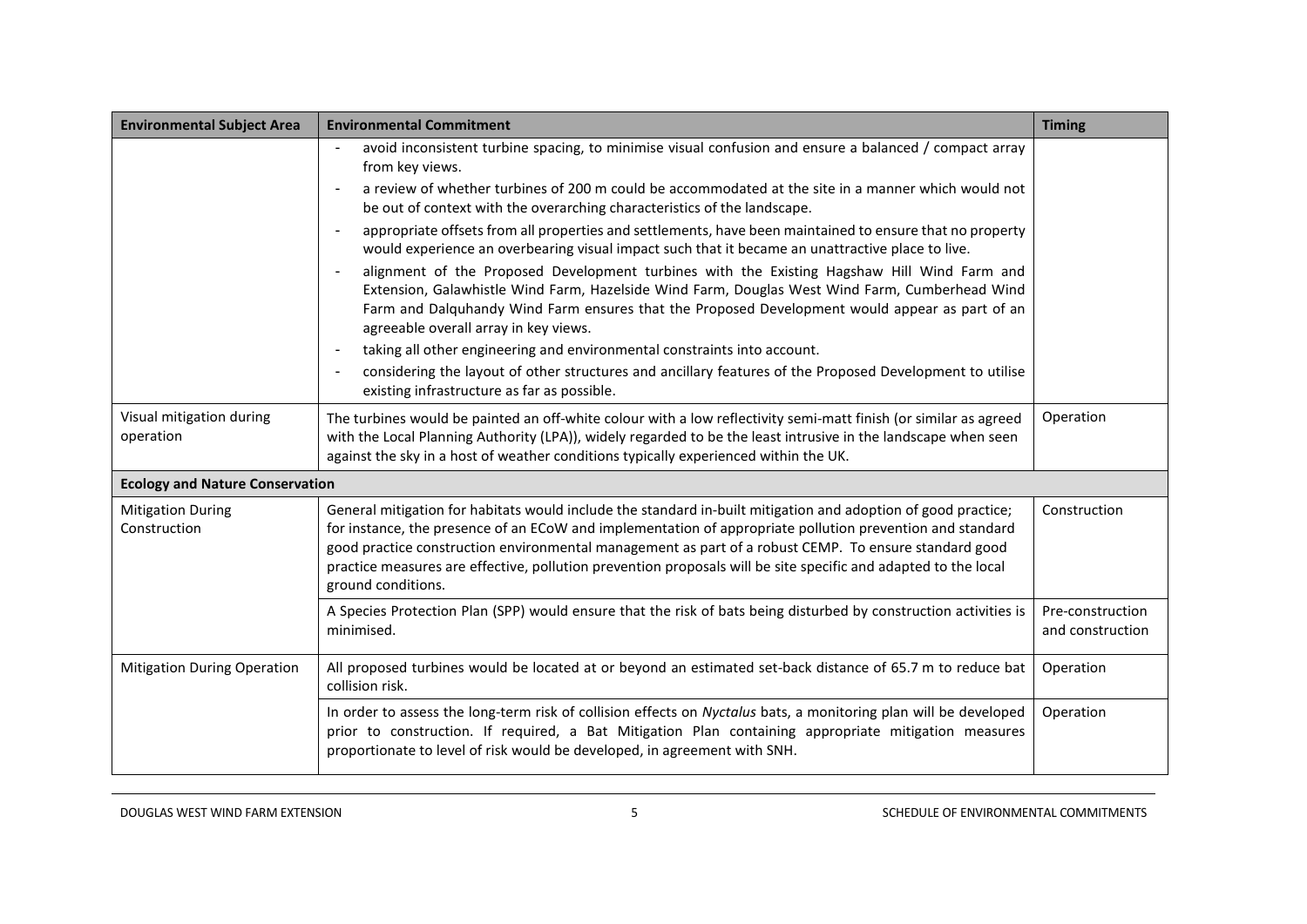| <b>Environmental Subject Area</b>              | <b>Environmental Commitment</b>                                                                                                                                                                                                                                                                                                                                                          | <b>Timing</b>    |
|------------------------------------------------|------------------------------------------------------------------------------------------------------------------------------------------------------------------------------------------------------------------------------------------------------------------------------------------------------------------------------------------------------------------------------------------|------------------|
| <b>Mitigation During</b><br>Decommissioning    | Mitigation measures during decommissioning are likely to be similar to those outlined for the construction<br>phase.                                                                                                                                                                                                                                                                     | Decommissioning  |
| Ornithology                                    |                                                                                                                                                                                                                                                                                                                                                                                          |                  |
| <b>Breeding Bird Protection Plan</b><br>(BBPP) | A Breeding Bird Protection Plan (BBPP) will be set up in agreement with SNH, to avoid the destruction or<br>disturbance of any nest site, and with species-specific temporal and spatial restrictions around construction<br>works should any active nest be located.                                                                                                                    | Pre-construction |
|                                                | Pre-construction breeding bird surveys will be undertaken by a suitably qualified ornithologist to determine<br>whether any breeding activity is taking place within potential species-specific disturbance zones of any proposed<br>infrastructure (assumed to be 500 m for Schedule 1 raptors and 750 m for black grouse).                                                             | Pre-construction |
|                                                | If breeding is detected within a potential disturbance zone, all construction work will cease, and a disturbance<br>risk assessment will be prepared. This will consider the likelihood and possible implications of the associated<br>construction activities on the breeding attempt and set out necessary measures to ensure no disturbance<br>occurs, which will be agreed with SNH. | Construction     |
| <b>Noise</b>                                   |                                                                                                                                                                                                                                                                                                                                                                                          |                  |
| <b>Construction Noise</b>                      | Control of working hours and best working practices to be implementation during construction.                                                                                                                                                                                                                                                                                            | Construction     |
| <b>Operational Noise</b>                       | Operational monitoring will be agreed with SLC as required, to ensure compliance with noise limits imposed<br>by planning conditions, with the option of selective constraint of turbine operation, if considered to be<br>necessary in any circumstances.                                                                                                                               | Operation        |
| <b>Cultural Heritage</b>                       |                                                                                                                                                                                                                                                                                                                                                                                          |                  |
| Written Scheme of<br>Investigation (WSI)       | If required under the terms of a planning condition, the scope of any required archaeological works would be<br>developed in consultation with (and subject to agreement of) WoSAS acting on behalf of SLC and set out in one<br>or more Written Scheme(s) of Investigation (WSI) provided for the approval of the Council in advance of<br>construction works commencing.               | Pre-Construction |
|                                                | All required mitigation works will be conducted by a professional archaeological organisation, in accordance<br>with the WSI.                                                                                                                                                                                                                                                            | Pre-construction |
| Post excavation requirements                   | If significant discoveries are made during any archaeological monitoring works which are required to be carried<br>out under the terms of a planning condition, and it is not possible to preserve the discovered site or features in<br>situ, provision would be made for the excavation where necessary, of any archaeological remains encountered.                                    | Construction     |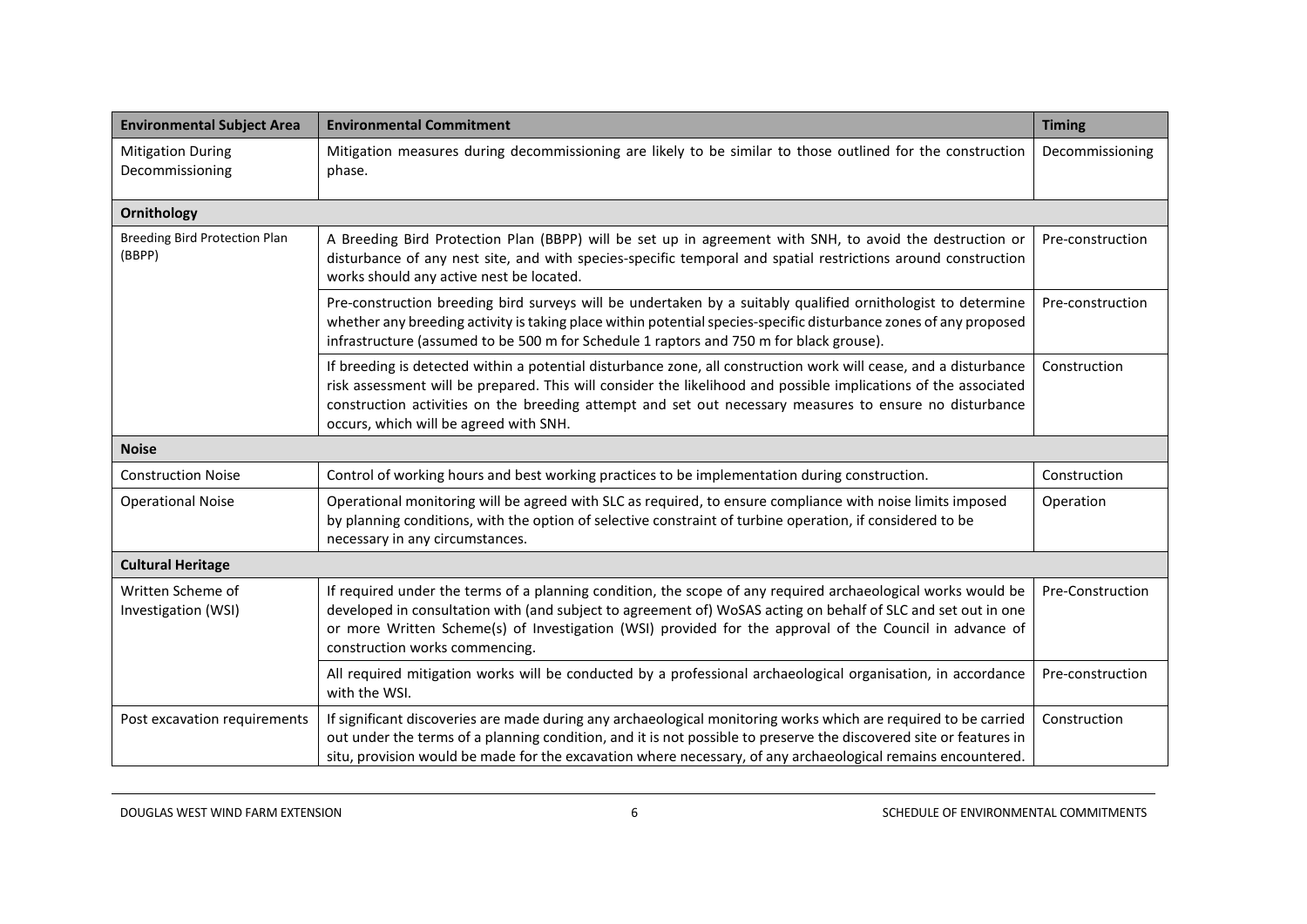| <b>Environmental Subject Area</b>          | <b>Environmental Commitment</b>                                                                                                                                                                                                                                                                                                                                                                                                                                                                                                         | <b>Timing</b>                        |
|--------------------------------------------|-----------------------------------------------------------------------------------------------------------------------------------------------------------------------------------------------------------------------------------------------------------------------------------------------------------------------------------------------------------------------------------------------------------------------------------------------------------------------------------------------------------------------------------------|--------------------------------------|
|                                            | The provision would include the consequent production of written reports, on the findings, with post-excavation<br>analysis and publication of the results of the works, where appropriate.                                                                                                                                                                                                                                                                                                                                             |                                      |
| <b>Construction Phase</b><br>Guidelines    | Written guidelines would be issued for the use by all construction contractors, outlining the need to avoid<br>causing unnecessary damage to known heritage assets. These would set out arrangements for calling upon<br>retained professional support in the event that buried archaeological remains of potential archaeological<br>interest should be discovered in areas not subject to archaeological monitoring. These will also make clear the<br>legal responsibilities placed upon those disturbed artefacts or human remains. | Construction                         |
| <b>Hydrology, Hydrogeology and Geology</b> |                                                                                                                                                                                                                                                                                                                                                                                                                                                                                                                                         |                                      |
| Project Design                             | Where possible a 50 m buffer was implemented around all watercourses considered to have continuous flow<br>throughout the year. Exceptions are three locations where infrastructure encroaches on this:<br>T4 crane pad and access track. Small watercourse is physically separated within a valley;<br>T9 to T11 access track. This is an existing track requiring no new excavation; and                                                                                                                                              | Pre-construction                     |
|                                            | proposed substation and temporary laydown area. Small drain may not have continuous flow.<br>Access track design makes use of existing tracks and minimises the need for new track construction, and new<br>water crossings.                                                                                                                                                                                                                                                                                                            | Pre-construction                     |
|                                            | Felling of forestry will be minimised and replanting areas to include everything except those areas required for<br>turbines and permanent infrastructure and suitable buffer areas.                                                                                                                                                                                                                                                                                                                                                    | Pre-construction                     |
| Site Investigations                        | To determine groundwater conditions across the site, pre-construction site investigations will be conducted.<br>These will focus on areas where construction is proposed to be undertaken and will allow the turbines and the<br>associated infrastructure to be micro-sited away from unsuitable areas, such as areas of contamination<br>(unlikely) or where there are significant groundwater flows.                                                                                                                                 | Pre-construction                     |
|                                            | Targeted monitoring and assessment of the groundwater levels and flows beneath the site.                                                                                                                                                                                                                                                                                                                                                                                                                                                | Pre-construction                     |
|                                            | Any peat identified in the borrow pit search areas will be avoided for actual borrow pit excavation.                                                                                                                                                                                                                                                                                                                                                                                                                                    | Construction                         |
| Peat                                       | Any peat excavated will be re-used on site as set out in the Outline Peat Management Plan (OPMP)                                                                                                                                                                                                                                                                                                                                                                                                                                        | Construction                         |
| <b>Water Quality</b>                       | The appointed Contractor will undertake pre-construction baseline water quality sampling and analysis at the<br>Hagshaw Burn and Shiel Burn and implement a programme of regular monitoring and analysis of the water<br>quality of the watercourses throughout the construction period.                                                                                                                                                                                                                                                | Pre-construction<br>and Construction |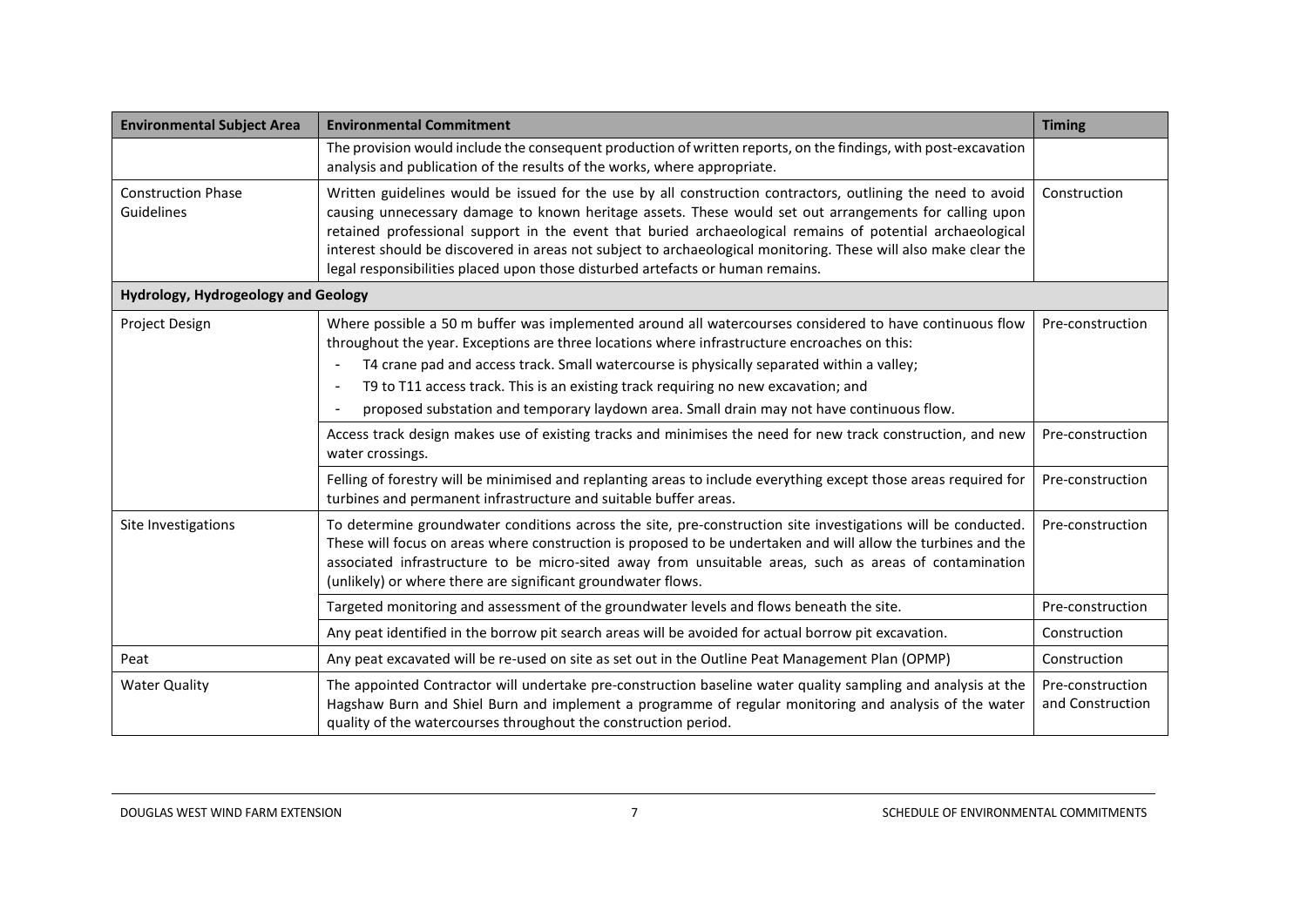| <b>Environmental Subject Area</b>                                | <b>Environmental Commitment</b>                                                                                                                                                                                                                                                                                                                                                                                                                                                                                                   | <b>Timing</b>    |
|------------------------------------------------------------------|-----------------------------------------------------------------------------------------------------------------------------------------------------------------------------------------------------------------------------------------------------------------------------------------------------------------------------------------------------------------------------------------------------------------------------------------------------------------------------------------------------------------------------------|------------------|
| <b>Construction Environmental</b><br>Management Plan (CEMP)      | The Contractor will produce a CEMP prior to commencement of construction activities which contains a<br>construction method statement that includes:                                                                                                                                                                                                                                                                                                                                                                              | Pre-construction |
|                                                                  | a detailed breakdown of the phasing of construction activities;                                                                                                                                                                                                                                                                                                                                                                                                                                                                   |                  |
|                                                                  | a pollution risk assessment of the site and the proposed activities;                                                                                                                                                                                                                                                                                                                                                                                                                                                              |                  |
|                                                                  | identification of all Controlled Waters that may be affected by the works and temporary discharge points<br>to these watercourses;                                                                                                                                                                                                                                                                                                                                                                                                |                  |
|                                                                  | planning and design of appropriate pollution control measures during felling, earthworks and<br>construction;                                                                                                                                                                                                                                                                                                                                                                                                                     |                  |
|                                                                  | management of the pollution control system, including dewatering of excavations (if required) away from<br>watercourses;                                                                                                                                                                                                                                                                                                                                                                                                          |                  |
|                                                                  | contingency planning and emergency procedures; and                                                                                                                                                                                                                                                                                                                                                                                                                                                                                |                  |
|                                                                  | on-going monitoring of construction procedures to ensure management of risk is maintained.                                                                                                                                                                                                                                                                                                                                                                                                                                        |                  |
| Pollution Impact from<br>Silt-laden Run-off                      | All earthmoving works or similar operations will be carried out in accordance with BSI Code of Practice for Earth<br>Works BS6031:1981.                                                                                                                                                                                                                                                                                                                                                                                           | Construction     |
|                                                                  | All watercourse crossings and site discharges will be regulated under the CAR licensing regime and all necessary<br>licences will be sought from SEPA prior to the commencement of any operations on site.                                                                                                                                                                                                                                                                                                                        | Pre-construction |
|                                                                  | Site management will check the local weather forecast daily and prime all site staff to ensure that everyone is<br>aware of their responsibilities to maintain the pollution control system during wet weather or suspend sensitive<br>operations during adverse weather conditions.                                                                                                                                                                                                                                              | Construction     |
| <b>Forestry Felling</b>                                          | Felling works will be undertaken in accordance with good practice set out in the Forestry Commission's UK<br>Forestry Standard (Forestry Commission, 2017). This includes appropriate buffering of watercourses and<br>management of riparian zone vegetation, implementation of a suitable drainage plan, keeping watercourses<br>and buffer areas clear of brash as far as practicable, removing any accidental blockages, and employing methods<br>to minimise soil damage and subsequent erosion.                             | Construction     |
| Pollution Impact from<br><b>Chemical Contaminated</b><br>Run-off | All fuels and other chemicals to be stored in accordance with best practice procedures, including being kept<br>within a designated fuelling site located at a safe distance from existing watercourses and in appropriate<br>impermeable bunded containers / areas, which will be defined within the CEMP. These will be designed to<br>capture any leakage, whether from a tank or from associated equipment such as filling and off-take points,<br>sighting gauges etc., all of which will be located within the bunded area. | Construction     |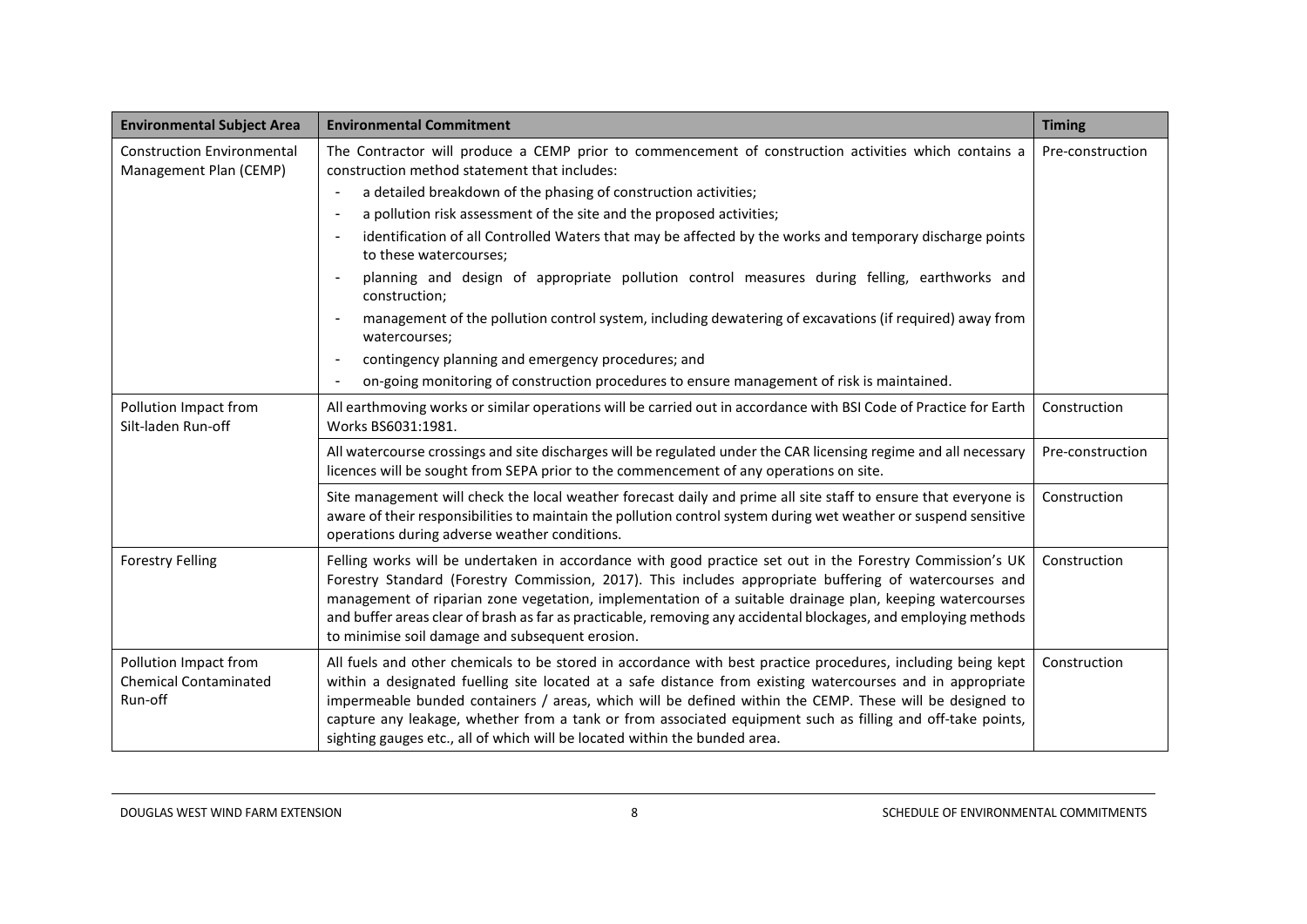| <b>Environmental Subject Area</b> | <b>Environmental Commitment</b>                                                                                                                                                                                                                                                                                                                                                                                                                                                                                                                                                                                                                        | <b>Timing</b>                 |
|-----------------------------------|--------------------------------------------------------------------------------------------------------------------------------------------------------------------------------------------------------------------------------------------------------------------------------------------------------------------------------------------------------------------------------------------------------------------------------------------------------------------------------------------------------------------------------------------------------------------------------------------------------------------------------------------------------|-------------------------------|
|                                   | Oil booms and soakage pads will be maintained in all work areas and spill kits kept in all vehicles to enable a<br>rapid and effective response to any accidental spillage or discharge. All construction staff will be trained in the<br>effective use of this equipment.                                                                                                                                                                                                                                                                                                                                                                             | Construction                  |
|                                   | Construction vehicles and plant will be regularly maintained and all maintenance, fuelling and vehicle washing<br>will be undertaken on appropriate impermeable surfaces away from watercourses in order to minimise risks of<br>leaks to soil and surface waters.                                                                                                                                                                                                                                                                                                                                                                                     | Construction                  |
|                                   | Concrete batching will be undertaken at a designated area at the temporary construction compound at the main<br>site entrance, over 100 m from the nearest watercourse (a small drain). The Contractor will develop a method<br>statement to address the on-site batching of concrete and the transport, transfer, handling and pouring of liquid<br>concrete at foundations. A limited amount of water abstraction will be required to facilitate the on-site batching<br>process. A separate CAR licence application for any water abstractions required will be made to SEPA at the<br>appropriate point prior to the commencement of construction. | Pre-construction              |
|                                   | Cement, grout and unset concrete will not be allowed to enter the water environment. No operations involving<br>concrete transfer between vehicles or into vehicles will take place within 30 m of watercourses and<br>waterbodies.                                                                                                                                                                                                                                                                                                                                                                                                                    | Construction                  |
|                                   | All vehicles used for delivery of concrete will only be washed out at locations to be agreed with SEPA. Excess<br>concrete or wash-out liquid will not be discharged to drains or watercourses on site or at compounds. Drainage<br>from washout facilities will be collected and treated or removed to an appropriate treatment point / licensed<br>disposal site.                                                                                                                                                                                                                                                                                    | Construction                  |
|                                   | The requirement for dewatering will be minimised in all locations by timely and efficient excavation of the<br>foundation void and subsequent concrete pouring and backfilling.                                                                                                                                                                                                                                                                                                                                                                                                                                                                        | Construction                  |
| <b>Banking Integrity</b>          | Construction staff will be instructed to maintain a sufficient distance from the burns located on site in order to<br>ensure there is no incursion towards the burn.                                                                                                                                                                                                                                                                                                                                                                                                                                                                                   | Construction                  |
| Septic Tanks                      | Welfare facilities will either connect directly to self-contained storage tanks or to a septic tank, subject to<br>approval from SEPA.                                                                                                                                                                                                                                                                                                                                                                                                                                                                                                                 | Construction                  |
|                                   | If self-contained or septic tanks are to be used, these will be maintained and emptied on a regular basis by a<br>suitably licensed contractor                                                                                                                                                                                                                                                                                                                                                                                                                                                                                                         | Construction and<br>Operation |
| <b>Drainage During Operation</b>  | Prior to construction, a detailed Drainage Strategy (DS) will be developed and agreed with SEPA and SLC. The<br>DS will detail the site drainage design, including the type of surface to be used for the access track, the soft<br>engineering and habitat enhancement measures proposed to slow surface water flows and any necessary                                                                                                                                                                                                                                                                                                                | Pre-construction              |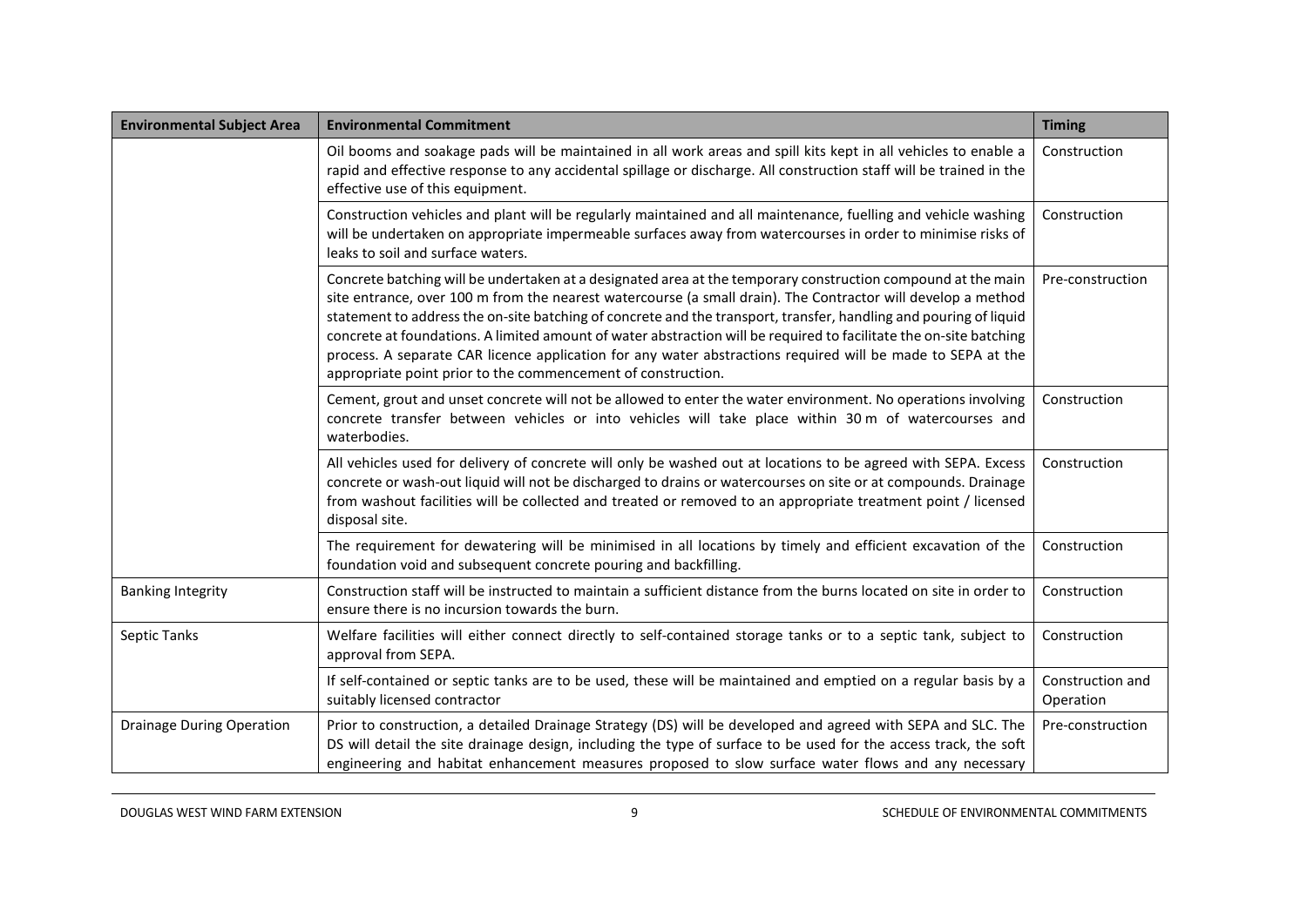| <b>Environmental Subject Area</b> | <b>Environmental Commitment</b>                                                                                                                                                                                                                                            | <b>Timing</b>    |
|-----------------------------------|----------------------------------------------------------------------------------------------------------------------------------------------------------------------------------------------------------------------------------------------------------------------------|------------------|
|                                   | ponds, swales, cross drains and bunds, to ensure that runoff from hard surfaces will be controlled. The DS will<br>also detail the dimensions and final design of proposed pipe culverts for watercourse crossings which will be<br>designed to maintain continuous flows. |                  |
|                                   | Prior to construction, detailed design for the watercourse crossings, and the requirements for CAR<br>authorisations or licences will be agreed with SEPA in order to ensure that fluvial geomorphological impacts are<br>minimised during operation.                      | Pre-construction |
| <b>Traffic and Transport</b>      |                                                                                                                                                                                                                                                                            |                  |
| Construction                      | The following good practice measures will be adopted during the construction of the Proposed Development:<br>preparation and implementation of a Construction Traffic Management Plan;<br>$\overline{\phantom{a}}$                                                         | Construction     |
|                                   | use of the agreed access routes to the site will be enforced by the developer, and all principal and sub-<br>$\overline{\phantom{a}}$<br>contractors;                                                                                                                      |                  |
|                                   | at locations where slow moving abnormal load traffic is considered likely to cause a road hazard it is<br>recommended that escorted traffic is complemented by advance publicity and temporary signage where<br>necessary;                                                 |                  |
|                                   | wheel washing is proposed in the vicinity of the site compound to reduce the risk of transferring any mud<br>onto the road and to suppress any dust;                                                                                                                       |                  |
|                                   | all site vehicles will be parked off-road and as discretely as possible;<br>$\overline{\phantom{a}}$                                                                                                                                                                       |                  |
|                                   | preparation and implementation of a Public Access Strategy to mitigate any potential conflict between<br>$\overline{\phantom{a}}$<br>site traffic during construction and the local path network;                                                                          |                  |
|                                   | once final loads and transport configurations are known, an updated review of maximum axle loadings on<br>structures along the access routes;                                                                                                                              |                  |
|                                   | similarly, an updated review of clear heights;                                                                                                                                                                                                                             |                  |
|                                   | confirmation that there are no roadworks or closures that could affect the passage of the loads;<br>$\blacksquare$                                                                                                                                                         |                  |
|                                   | confirmation that there are no underground services on the access route that would be at risk from any<br>abnormal loads; and                                                                                                                                              |                  |
|                                   | confirmation that the relevant Police / escort authorities are satisfied with the route being used and that<br>the appropriate roads authorities have been further contacted regarding the proposed loads and route.                                                       |                  |
|                                   | A trial run of the abnormal load deliveries will be undertaken using the proposed load trailer and a scaffold to<br>represent the load dimensions to confirm that the loads can be safely accommodated.                                                                    | Construction     |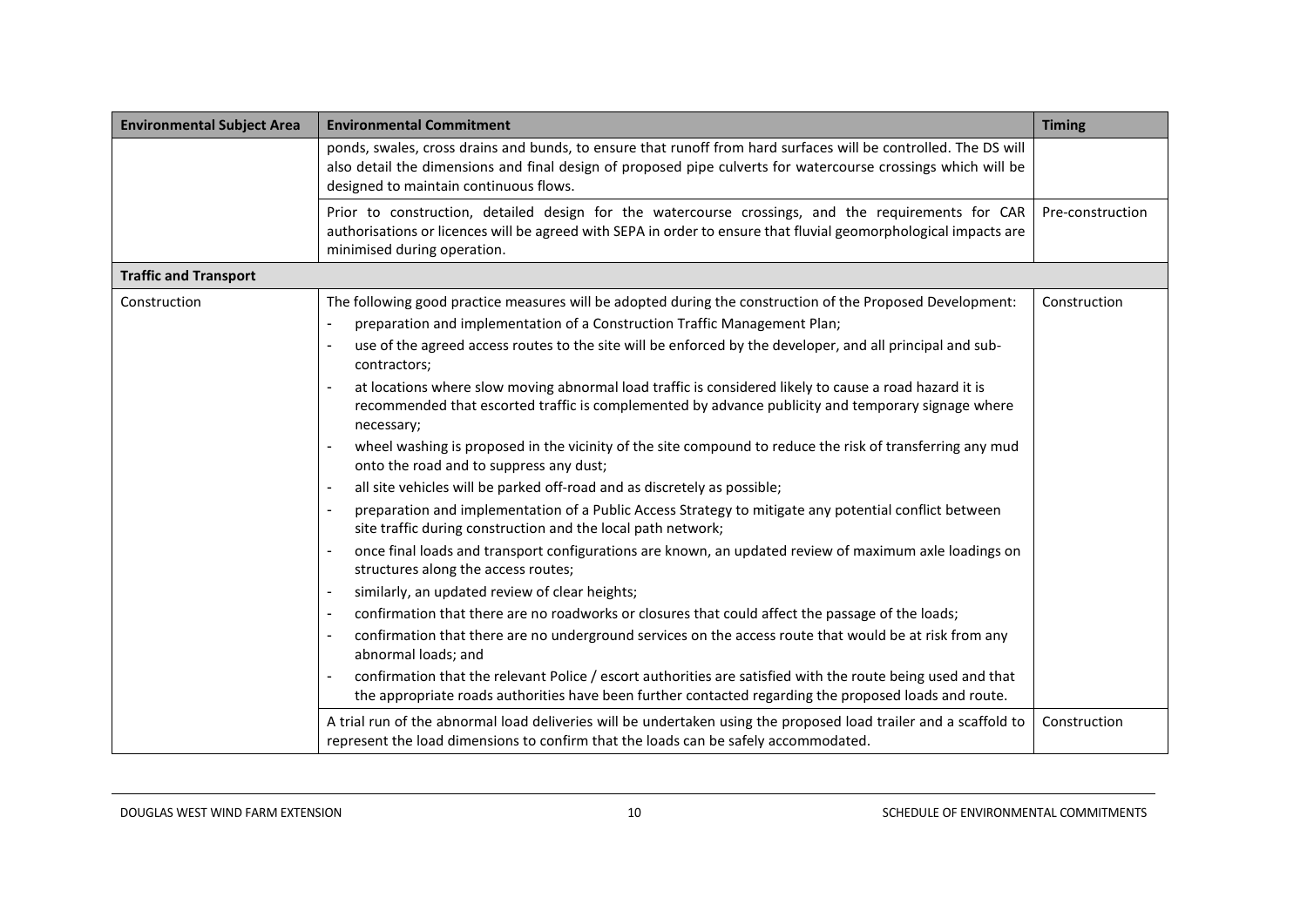| <b>Environmental Subject Area</b>             | <b>Environmental Commitment</b>                                                                                                                                                                                                                                                                                                                                                                                                                                       | <b>Timing</b>                     |
|-----------------------------------------------|-----------------------------------------------------------------------------------------------------------------------------------------------------------------------------------------------------------------------------------------------------------------------------------------------------------------------------------------------------------------------------------------------------------------------------------------------------------------------|-----------------------------------|
| Decommissioning                               | The mitigation measures set out for the construction phase will also be implemented, where relevant, during<br>the decommissioning stage of the Proposed Development.                                                                                                                                                                                                                                                                                                 | Decommissioning                   |
| Socio-Economics, Tourism and Recreation       |                                                                                                                                                                                                                                                                                                                                                                                                                                                                       |                                   |
|                                               | No significant adverse effects associated with the Proposed Development were identified, therefore no mitigation measures were considered necessary                                                                                                                                                                                                                                                                                                                   |                                   |
| <b>Aviation, Radar and Telecommunications</b> |                                                                                                                                                                                                                                                                                                                                                                                                                                                                       |                                   |
| Radar                                         | The impacts on the NATS primary radars will be mitigated through the blanking of the affected radars and the<br>provision of in-fill coverage from the unaffected Terma radar at Glasgow Airport.                                                                                                                                                                                                                                                                     | Pre-construction                  |
|                                               | The impacts on the Glasgow main primary radar will be mitigated through the blanking of the radar and the<br>provision of in-fill coverage from the unaffected Terma radar at Glasgow Airport                                                                                                                                                                                                                                                                         |                                   |
| <b>Aviation Lighting</b>                      | The Proposed Development will have aviation lighting to mark it as an en-route obstacle to low flying aircraft.<br>The lighting requirements will be agreed with the CAA with the lights meeting the requirements set out in in<br>Article 222 of the UK Air Navigation Order (ANO). It is anticipated that approximately five turbines will be lit,<br>marking the development periphery and the highest points.                                                     | Construction and<br>Operation     |
| <b>Shadow Flicker</b>                         |                                                                                                                                                                                                                                                                                                                                                                                                                                                                       |                                   |
| Mitigation during operation                   | Prior to the erection of the first turbine a written scheme (known as the 'Wind Farm Shadow Flicker Protocol')<br>shall be submitted to and approved in writing by SLC. This would set out mitigation measures to alleviate<br>shadow flicker attributable to the Proposed Development as well as protocol for addressing a complaint<br>received from a receptor within the study area. This matter could be secured by way of an appropriately<br>worded condition. | Operation                         |
| <b>Forestry</b>                               |                                                                                                                                                                                                                                                                                                                                                                                                                                                                       |                                   |
| Mitigation through Design                     | Turbine locations were assessed against the Baseline Forest Plan and forecast crop heights in 2021 with<br>compartments assessed to highlight the level of fit with the Baseline Forest Plan. This assessment formed the<br>basis of a more detailed pre-application consultation and site visit with FCS to explore appropriate approaches<br>to design and mitigation to limit forestry impacts.                                                                    | Pre-Construction/<br>Construction |
|                                               | A Wind Farm Forest Plan was designed with an acceptable fit with the Baseline Forest Plan and associated<br>felling and replanting designs, resulting in the smallest possible impact on the overall forest when considered<br>in the context of felling areas, harvesting volumes or replanting design.                                                                                                                                                              |                                   |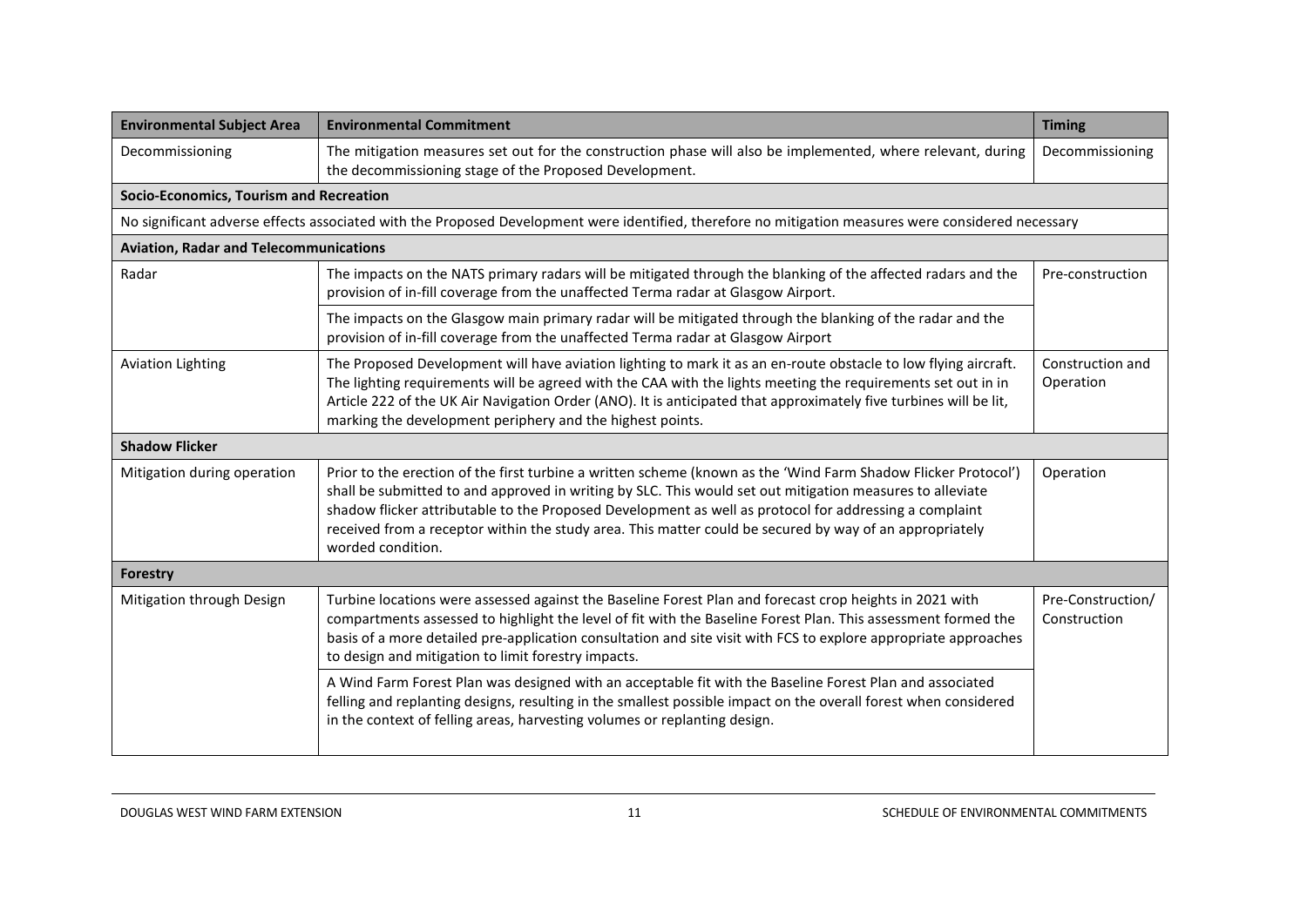| <b>Environmental Subject Area</b> | <b>Environmental Commitment</b>                                                                                                                                                                                                                                                                                                                                                                                                                                                                       | <b>Timing</b> |
|-----------------------------------|-------------------------------------------------------------------------------------------------------------------------------------------------------------------------------------------------------------------------------------------------------------------------------------------------------------------------------------------------------------------------------------------------------------------------------------------------------------------------------------------------------|---------------|
| Forest Residue Management<br>Plan | Merchantable Timber -Of the Phase 2 harvesting required 32.25 ha constitutes crops which will be felled and<br>not be replanted. These areas will be conventionally harvested using standard forestry timber harvesting and<br>forwarding machinery, with merchantable material stacked by product at roadside ready for onward haulage<br>to market. Brash mats will be used to support harvesting and extraction machinery and to protect underlying<br>soils from rutting, compaction and erosion. | Construction  |
|                                   | Brash & Stumps - It is proposed brash mats are left in-situ within keyhole areas and areas where there is no<br>infrastructure post-harvesting, and tree stumps in areas to be harvested and maintained as tree free will<br>remain in-situ and allowed to degrade naturally along with the brash as per standard forestry practice.                                                                                                                                                                  |               |
|                                   | The brash and stumps generated from the Proposed Development (estimated at a total of 6,849 $m^3$ or 6,347T)<br>will be sold into local markets along with material from the surrounding coupe ground being felled under<br>Forest Plan approval                                                                                                                                                                                                                                                      |               |
|                                   | There will be no requirement for mulching or spreading of crops across the site.                                                                                                                                                                                                                                                                                                                                                                                                                      |               |
| <b>Compensatory Planting Plan</b> | In accordance with best practice, and as agreed with FCS in pre-application consultation, approval is only<br>being sought for felling directly associated with the infrastructure footprint and tree free areas under this<br>submission.                                                                                                                                                                                                                                                            | Construction  |
|                                   | An area of 35.08 ha has been identified as requiring compensatory planting under the Control of Woodland<br>Removal Policy. As agreed with Forestry Commission in pre-application consultation, this area does not<br>include areas of ground due to be restored and replanted post-construction                                                                                                                                                                                                      |               |
|                                   | It is proposed that the required area of compensatory planting will be delivered via a suitably worded Planning<br>Condition. Due to the lack of appropriate open ground within the Cumberhead Forest, it is not possible to<br>deliver compensatory planting on site, however, suitable areas have been identified on properties under the<br>ownership of the neighbouring landowner (part of the same group of companies as the Applicant).                                                        |               |
|                                   | Ground for compensatory planting will be secured via a lease over the identified ground to the Applicant, with<br>the Applicant meeting all costs for planting, protection and establishment plus associated professional costs<br>for monitoring and management.                                                                                                                                                                                                                                     |               |
|                                   | Compensatory planting will be delivered in the first planting season following commencement of the Proposed<br>Development with forestry reports submitted to FCS in years 1, 5 and 10, detailing full stocking assessment,<br>establishment and management recommendations.                                                                                                                                                                                                                          |               |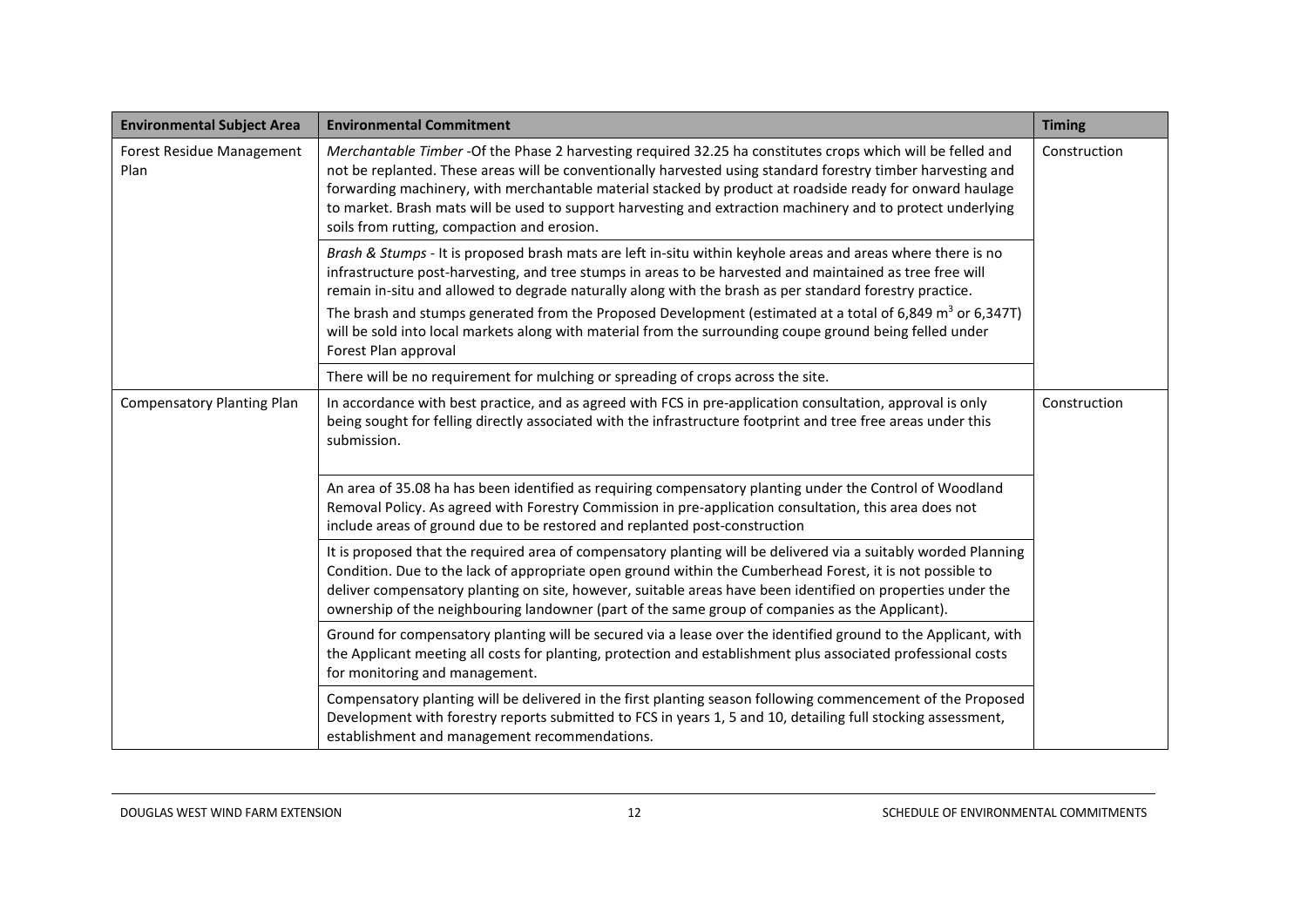| <b>Environmental Subject Area</b> | <b>Environmental Commitment</b>                                                                                                                                                                                                                                                                                                                                                                                                                                                                                                                                          | <b>Timing</b> |
|-----------------------------------|--------------------------------------------------------------------------------------------------------------------------------------------------------------------------------------------------------------------------------------------------------------------------------------------------------------------------------------------------------------------------------------------------------------------------------------------------------------------------------------------------------------------------------------------------------------------------|---------------|
|                                   | Delivery of the planting, establishment and maintenance will be overseen by Bidwells on behalf of the<br>Applicant, conducting regular inspections and producing annual silvicultural management recommendations<br>to be delivered by the Applicant in order to ensure the delivery of successful and timely tree establishment.<br>All compensatory planting areas will be protected and insured against fire by the Applicant.                                                                                                                                        |               |
|                                   | Target stocking density will be to achieve no less than 2,500 stems per hectare for commercial conifers, 1,600<br>stems per hectare for native woodland areas and 1,200 stems per hectare for W4 areas at establishment, with<br>trees capable of onward growth without significant additional management input.                                                                                                                                                                                                                                                         |               |
|                                   | Establishment will be defined as the point when the average tree height is 2.0 m or more with average<br>stocking densities as defined above. At this point FCS will be invited to inspect the compensatory planting,<br>before seeking agreement that the compensatory planting commitment has been delivered. The Applicant will<br>retain the lease for this period, or such additional time as may be required to deliver establishment of the<br>compensatory planting. After the area is agreed as being established the woodland will revert to the<br>landowner. |               |